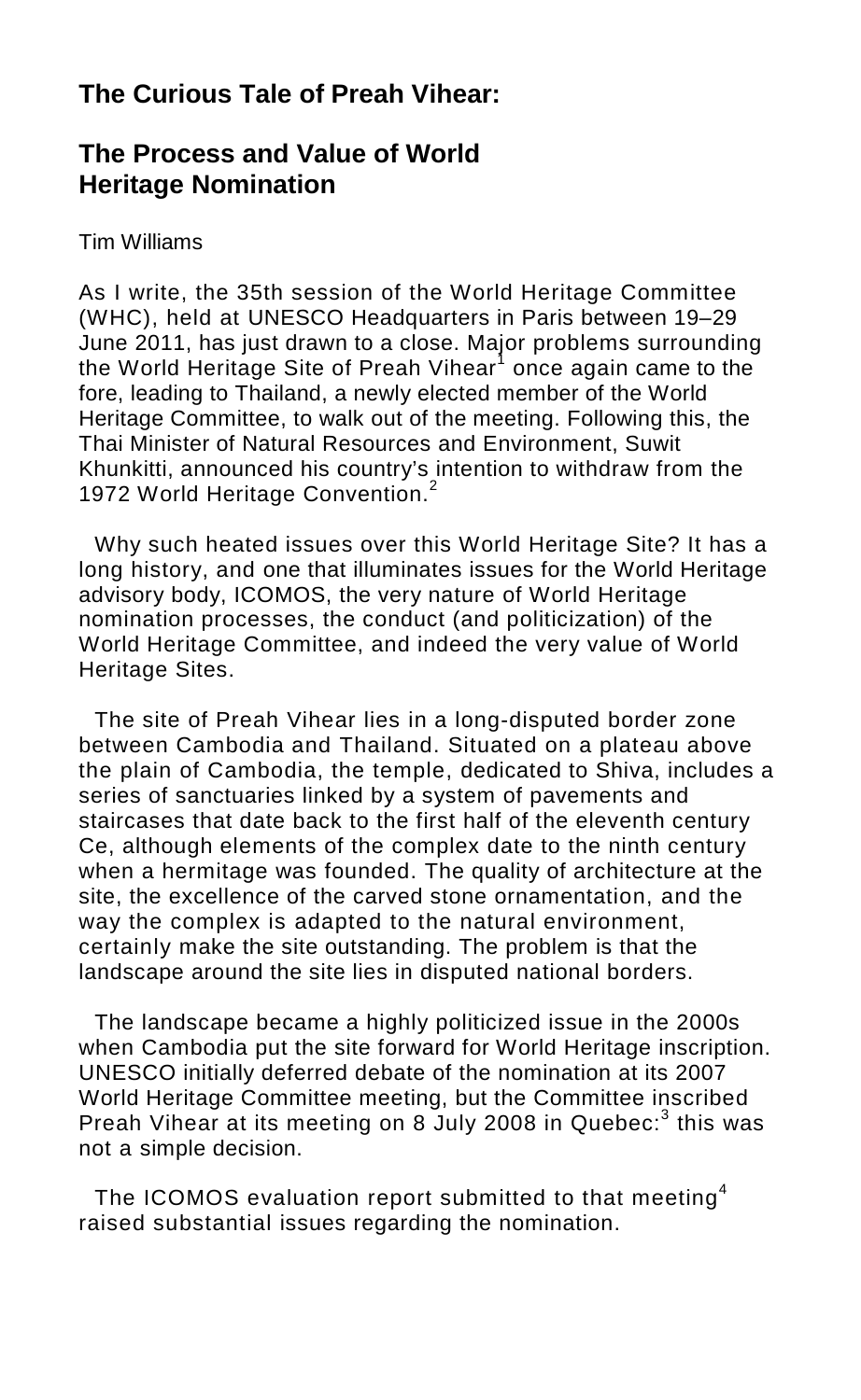First, the report (fi nalized on 25 June 2008, just days before the 2008 WHC meeting) indicated that Thailand supported the Cambodian nomination:<sup>5</sup>

May 22, 2008, the State Party of Cambodia and the State Party of Thailand submitted a common statement:

- 1. The Kingdom of Thailand supports the inclusion at the 32nd Session of the World Heritage Committee (Quebec, Canada, July 2008), of the Temple of Preah Vihear on the World Heritage List proposed by the Kingdom of Cambodia, whose perimeter is shown as No.1 on the map prepared by the Cambodian authorities and annexed to this file. The map includes an area buffer, captioned No.2, east and south of the temple;
- 2. In a spirit of goodwill and conciliation, the Kingdom of Cambodia accepts that the Temple of Preah Vihear, at this stage, is nominated to the World Heritage List without a buffer zone to the north and east of the temple; [. . .]
- 4. Pending the conclusions of the Joint Commission for the delimitation of zones (Joint Commission for Land Boundary — JBC) on the northern and western areas surrounding the temple of Preah Vihear [...] the management plan of these areas will be developed in concert between the Thai and Cambodian authorities, in accordance with international conservation standards in order to preserve the outstanding universal value of the property. This management plan will be included in the final management plan of the Temple and its surroundings, to be submitted to the World Heritage Centre by 1 February 2010 for consideration by the World Heritage Committee at its 34th session in 2010:<sup>6</sup>

OK — so they are all on board: except they were not. By the time of the meeting, Thailand had withdrawn its support. Opposition groups obtained a judicial ruling on 29 June 2008 blocking government support for the nomination process:<sup>7</sup> the suggestion was that the Cambodian nomination reinforced Cambodian claims to the ownership of the disputed land next to the temple.

Signifi cantly, in the context of the World Heritage nomination process, there had already been a number of problems raised by the ICOMOS evaluation of the nomination, tabled at the WHC meeting, which raised issues regarding the nomination of the site: [section 7] In the original nomination the promontory on which the temple is located was included in the core area. Now the core area has been revised and is smaller, including only the main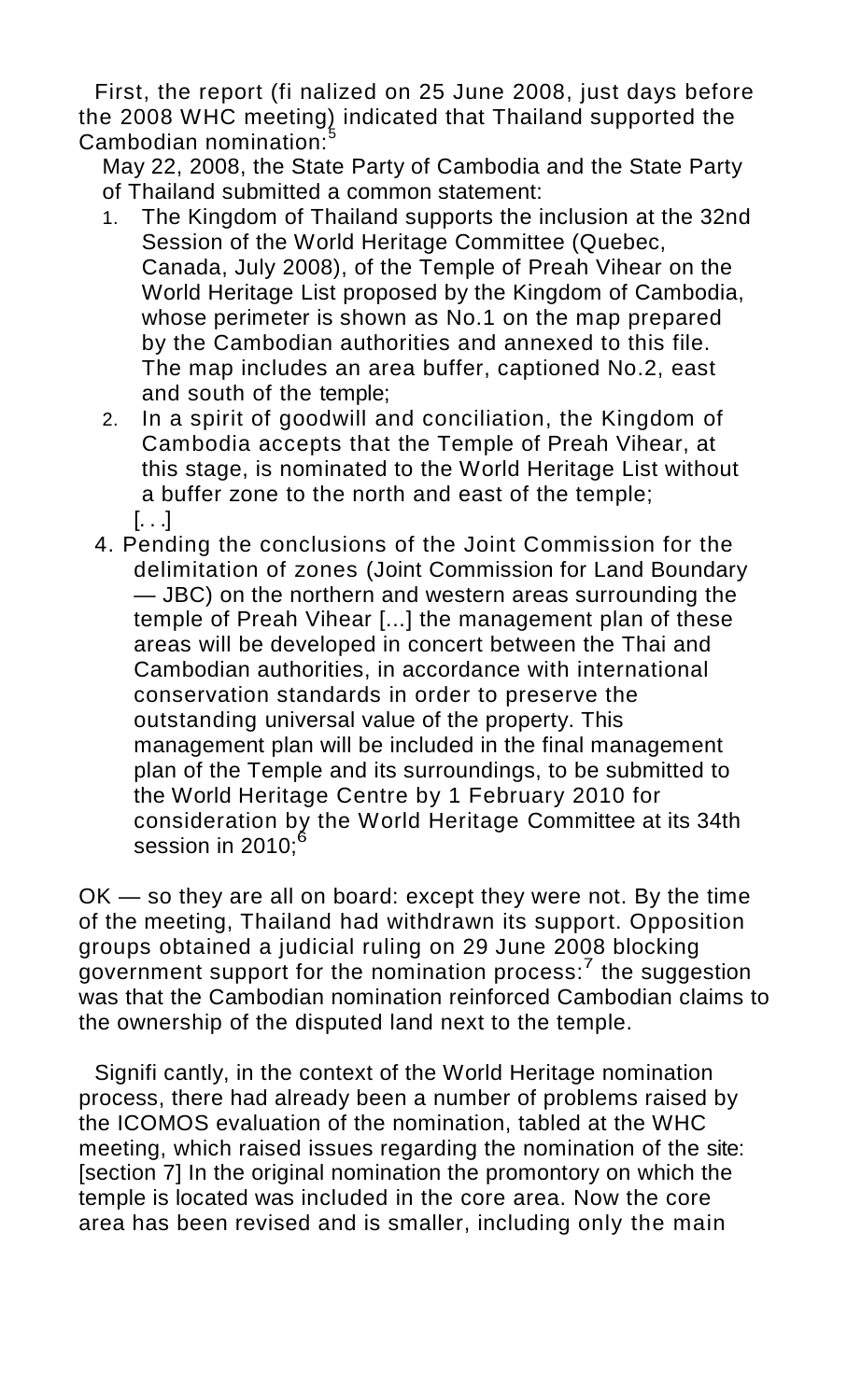monument. ICOMOS considers that the values of Preah Vihear are not limited to the monument in isolation: it extends to the wider frame. The nomination covers a small part of this picture, although this small part is the core of this entity.

ICOMOS considers that the decision to reduce the area to the temple and its surroundings has had a signifi cant impact on the attributes that refl ect the outstanding universal value of the property.

 $[. \, . \, .]$ 

ICOMOS notes that although a map was provided revising the core zone, this map is at a reduced scale and it is necessary to supplement it with a detailed map. No detailed map has been submitted for the boundaries of the buffer zone, or for the areas to the north and west, which will be subject of agreements on the joint management between Cambodia and Thailand (only general areas were discussed).

The nominated area is now signifi cantly smaller than in the original application and the application must be revised to refl ect changes to the boundaries.8

These are all signifi cant issues and it might have been prudent for the WHC to consider deferring the decision on inscription until the issues were resolved. More directly, the ICOMOS report stated:

[section 7] ICOMOS wishes to recognize and draw to the attention of the Committee that the map provided, in which buffer zones and areas of joint management are not delineated, may cause some embarrassment with regard to conservation and effective long-term protection.

[...] ICOMOS considers that this [nomination] would, in the absence of an appropriate map and demarcation of certain areas, limit the recognition of all the cultural values of the property. On this basis, ICOMOS does not wish to recommend it offi cially to the Committee.<sup>9</sup>

This clearly raised the issue that the boundary and buffer zones were problematic, and that these both compromised the Outstanding Universal Value (OUV) of the site and were likely to present long-term problems; a warning that should have been recognized by the Committee.

Nevertheless, the site was inscribed.<sup>10</sup>

But why did the World Heritage Committee endorse the listing of Preah Vihear at the 2008 meeting? Why be rushed into a decision when there were clearly signifi cant reservations regarding the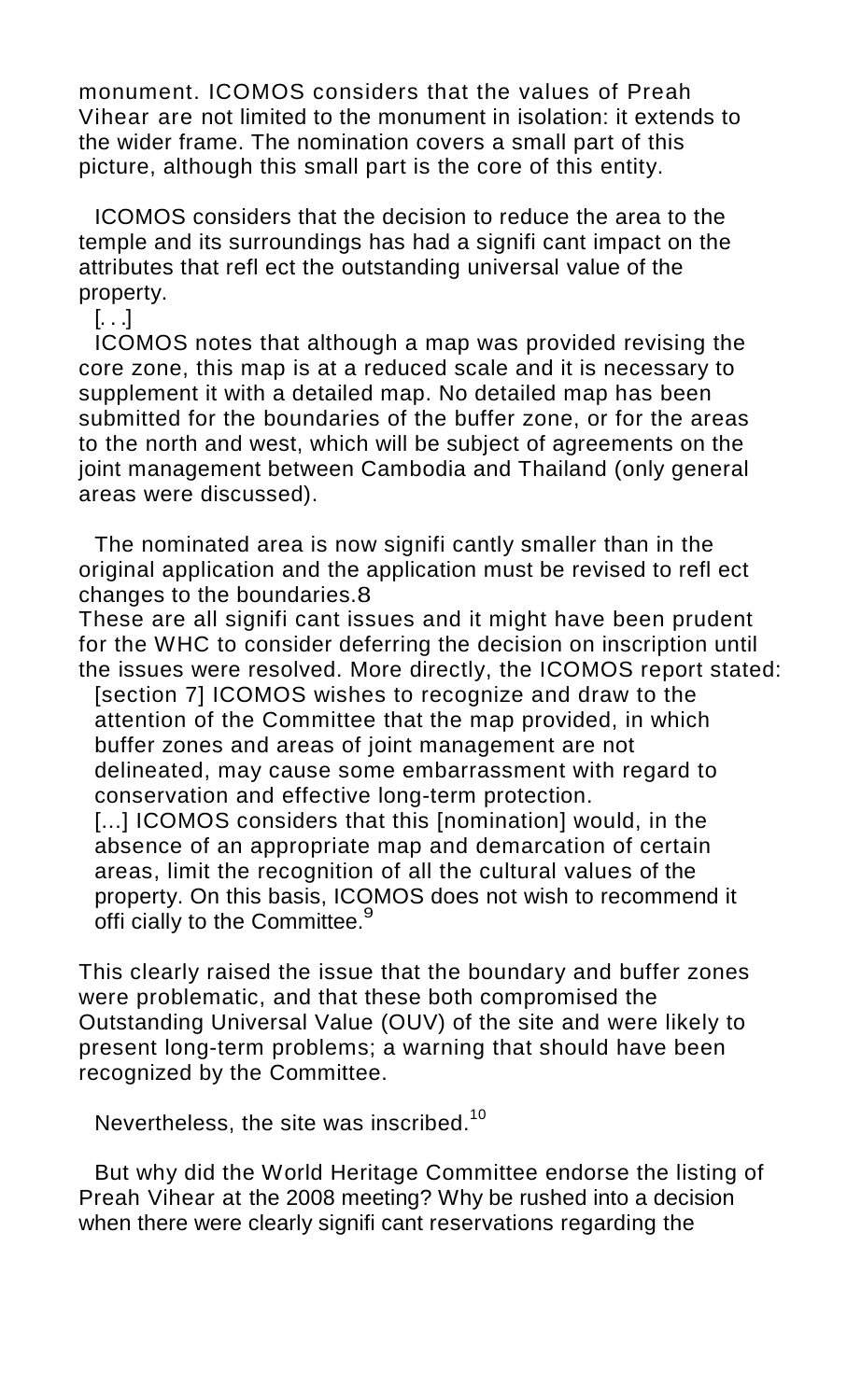integrity of the property and its future? Why not heed the WHC's own advisory body? Some feel that the WHC did well not to bow to political pressures,<sup>11</sup> and perhaps it was a perception of not wanting to give in to such pressures that pushed it through. But the reservations in the ICOMOS report should have been more clearly taken into consideration — and they provided a good context in which to continue active discussions, not to be pushed into designation first and problem solving later.

The situation since inscription has become even more complex and politicized. And it has not been without signifi cant human consequences: by April 2011 'at least 12 soldiers on both sides have been killed and  $50,000$  villagers forced to fl ee'.<sup>12</sup> There have also been suggestions that the dispute has been used to fuel political issues within Thailand, leading up to the current general election $13$ 

So why did the Thais walk out of the 35th session of the World Heritage Com mittee this June and threaten to withdraw from the World Heritage Convention? The problem arose because the Thai delegation felt it was unacceptable to consider Cambodia's Preah Vihear management plan at the meeting. Once again their main issue was whether a management plan, and specifi cally any map, would put Thailand at risk of losing 'territory'. (There was also a mildly interesting wrangle on terminology, between 'restoration' and 'repair' in the Cambodian document and Thailand's desire to use the terms 'protection' and 'conservation'<sup>14</sup> — sadly, this was not driven by a deep critique of authenticity or visual interpretation, but a worry that it might be construed as tacit recognition of damage to the site during the confl ict.)

UNESCO stated that 'Contrary to widely circulated media reports, the World Heritage Committee did not discuss the Management Plan of the Temple of Preah Vihear nor did it request for any reports to be submitted on its state of conservation. Moreover, it needs to be clarifi ed that UNESCO's World Heritage Centre never pushed for a discussion of the Management Plan by the Committee'.<sup>15</sup> This confusion perhaps, in part, stems back to the original decision by the WHC to request additional information at the time of inscription in 2008. At that time they had requested:

14. Requests the State Party of Cambodia, in collaboration with UNESCO, to convene an international coordinating committee for the safeguarding and development of the property no later than February 2009, inviting the participation of the Government of Thailand and not more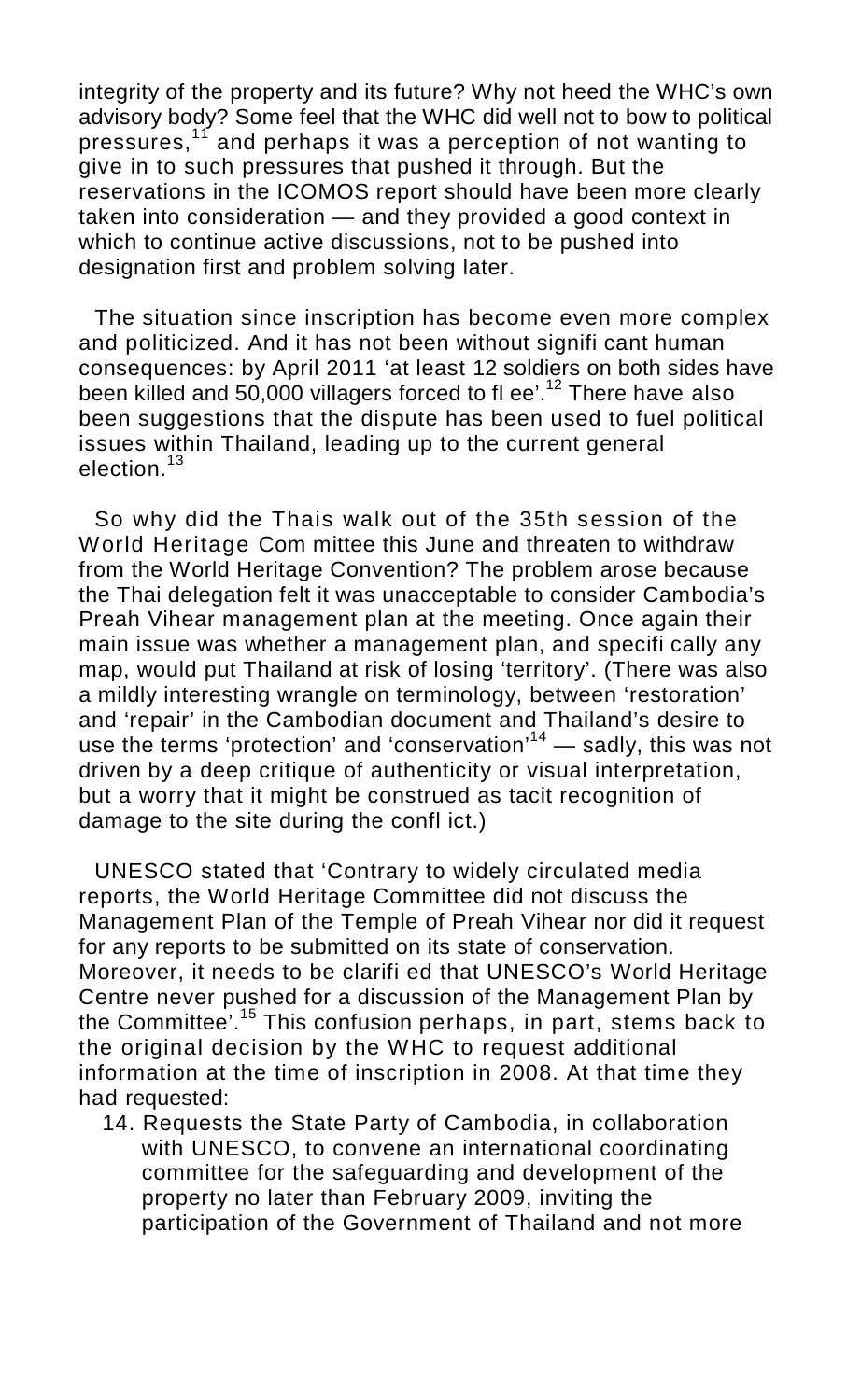than seven other appropriate international partners, to examine general policy matters relating to the safeguarding of the Outstanding Universal Value of the property in conformity with international conservation standards;

- 15. Requests the State Party of Cambodia to submit to the World Heritage Centre, by 1 February 2009, the following documents:
	- a) a provisional map providing additional details of the inscribed property and a map delineating the buffer zone identifi ed in the RGPP;
	- b) updated Nomination dossier to refl ect the changes made to the perimeter of the property
	- c) confi rmation that the management zone for the property will include the inscribed property and buffer zone identifi ed in the RGPP;
	- d) progress report on the preparation of the Management Plan;
- 16. Further requests the State Party of Cambodia to submit to the World Heritage Centre by February 2010, for submission to the World Heritage Committee at its 34th session in 2010 a full Management Plan for the inscribed property, including a finalized map.<sup>16</sup>

Furthermore, at the 2010 WHC meeting, the Committee stated that 'Having received Document WHC-10[/34.COM/7B.Add.3](http://34.COM/7B.Add.3) [...] Decides to consider the documents submitted by the State Party at its 35th session in 2011'.<sup>17</sup> It is hard on the UNESCO website to establish what Report WHC-10/[34.COM/7B.Add.3](http://34.COM/7B.Add.3) contains as it is not accessible. A Cambodian media site states that the 'Report contains the evaluation of the Management Plan and the report on the state of conservation of the Temple of Preah Vihear. Both of these reports were submitted to the World Heritage Centre by Cambodia in January 2010'.<sup>18</sup> Given this background, it is at least understandable why the Thai's considered that issues of management and conservation were going to be debated.

But the initial statement by the Thai Minister of Natural Resources and Environment, later supported by the then Prime Minister, regarding withdrawing from the World Heritage Convention, was clearly hasty and not well argued. A *Bangkok Post* editorial stated the issues well: 'The government's decision to walk away from the World Heritage Convention is troubling on several levels. [...] the reason given by Prime Minister Abhisit Vejjajiva to quit the WHC seems more of a technical problem than an outright threat to the nation. Indeed, Mr Abhisit's initial attempt to explain why Thailand is pulling all support from the convention is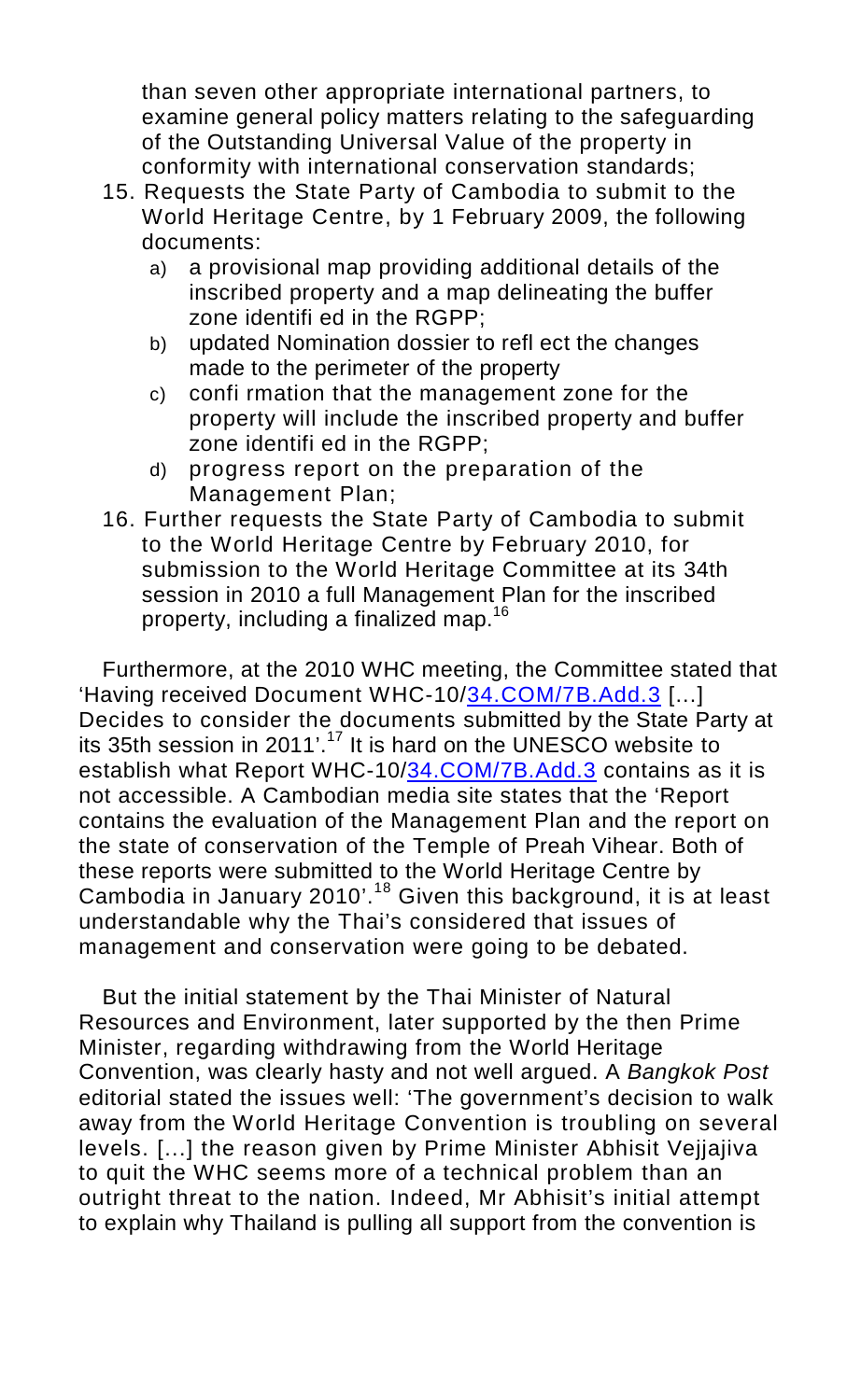confusing and unconvincing'.<sup>19</sup>

Inevitably, the decision did provoke some rhetoric in the Thai press as to the value of World Heritage Sites. An article in *The Nation*, for example, stated:

Academics yesterday called on the government to delist the country's five UNESCO World Heritage Sites, saying the designation was just a meaningless tourism and travel symbol. 'It's a shame for Thailand if the government continues to use the World Heritage sign in front of the sites after its withdrawal from the World Heritage Convention', said Adul Wichiencharoen, a former member of the National World Heritage Committee. The World Heritage Committee's process of considering the registration of a World Heritage Site is without academic principle, he said. 'The decision to designate a site as world heritage is based on benefi ts generated from tourism. We did not get any benefi t from the designation of World Heritage Site', he said. [...] The World Heritage Committee only allocates budgets for educational training and capacity building. Some funds are made available to maintain designated sites such as the Historic City of Ayutthaya after damage from fl ooding, said Nisakorn Kositrat, secretary-general of the Offi ce of Natural Resources and Environmental Policy and Planning. 'We were supported with only US\$30,000 [Bt936,000] to restore the Historic City of Ayutthaya after it was submerged in fl ood waters', she said.

This recycles the usual complaints against World Heritage designation: the lack of direct funding, the dominance of tourism agendas, etc., etc. But that, as always, misses the point. The value of World Heritage is that it raises the profi le of debates on conservation, protection, and sustainability. It can provide a platform for debating problematic issues. It can attract funds, be they from the international community or by mobilizing national resources and attention. And what is so wrong if it attracts support to develop capacity — training and education — surely that is a major goal: sustainable local institutions, managing archaeological sites within a local context.

What is sad about this case is that it has raised the debate about World Heritage status and even conservation, but not productively and not without considerable damage and suffering.

The UNESCO Director-General, Irina Bokova, rightly 'emphasized that heritage should serve not for confl ict but as a tool for dialogue and reconciliation [... and that] the World Heritage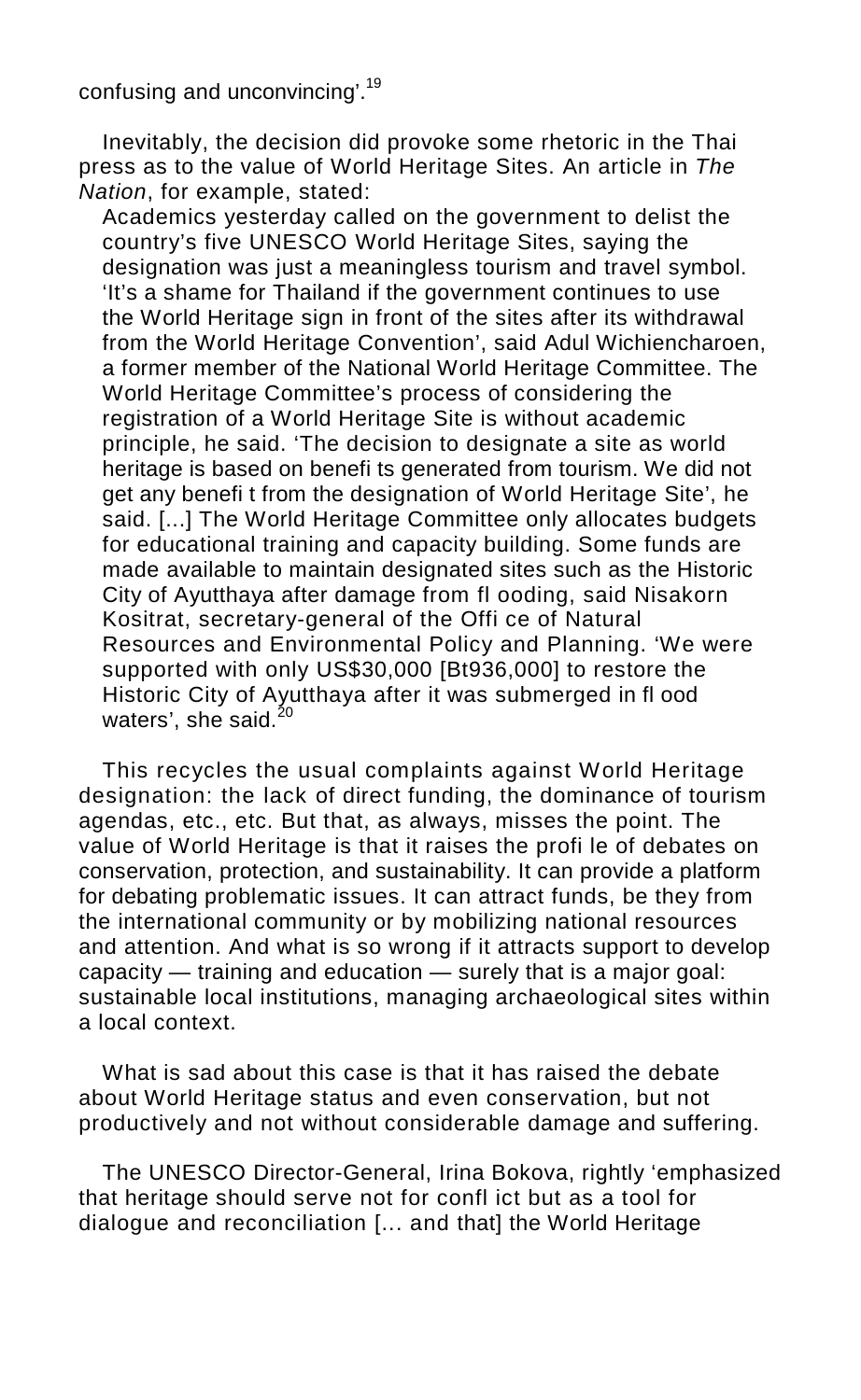Convention of 1972 is not only the foremost international instrument for the preservation and protection of the world's cultural and natural properties which have Outstanding Universal Value, but also widely recognized as an important and indispensable tool to develop and encourage international cooperation and dialogue'.<sup>21</sup>

Unfortunately, the inscribing of the site in 2008 was a mistake not just with hindsight, it was clear at the time. The potential of the landscape of Preah Vihear to be a World Heritage Site is not disputed and was clearly recognized in the ICOMOS evaluation report. The WHC decision was to inscribe a reduced area and then try to fix the problems; a better path forward would have been to fix the problems as part of an effective conservation planning exercise, which would have subsequently led to nomination.

Subsequent debates at the WHC, and the problems at this year's meeting, have been created by the conditions set at that first, ill-considered, nomination meeting. The requests for management planning, mapping, clearer boundaries and buffers, periodic reporting, state of conservation reports, etc. — all the normal trappings of World Heritage Site procedures — were set in train by the inscription process. These have simply added to the tensions and created contexts for political manoeuvring, particularly within Thailand. If the decision had been to defer inscription until a tenable boundary and management plan could have been established, much of the political ammunition would have been removed from the debate.

As Anchalee Kongrut, writing in the *Bangkok Post*, states: Personally, I'll never understand how UNESCO'S WHC accepted Cambodia's request to enlist the site right from the start. For me, it is senseless for the WHC to process the heritage site enlisting when Cambodian troops have been stationed at Preah Vihear temple since 2008 and shelling between soldiers of both countries has been ongoing since that year? Instead, WHC should consider putting memberships of Thailand and Cambodia on red-list for damaging an ancient site, politicising and shaming the philosophy of conservation at its core. The WHC itself should consider its role when the enlisting leads to problems of national sovereignty. For me, conservation must foster peace and lead to betterment, not the other way around.<sup>22</sup>

We will see in the coming weeks what a new Thai government brings to the debate. It is with sadness that we note that Mr Sun Fuxi, Vice Director-General of the Xi'an Municipal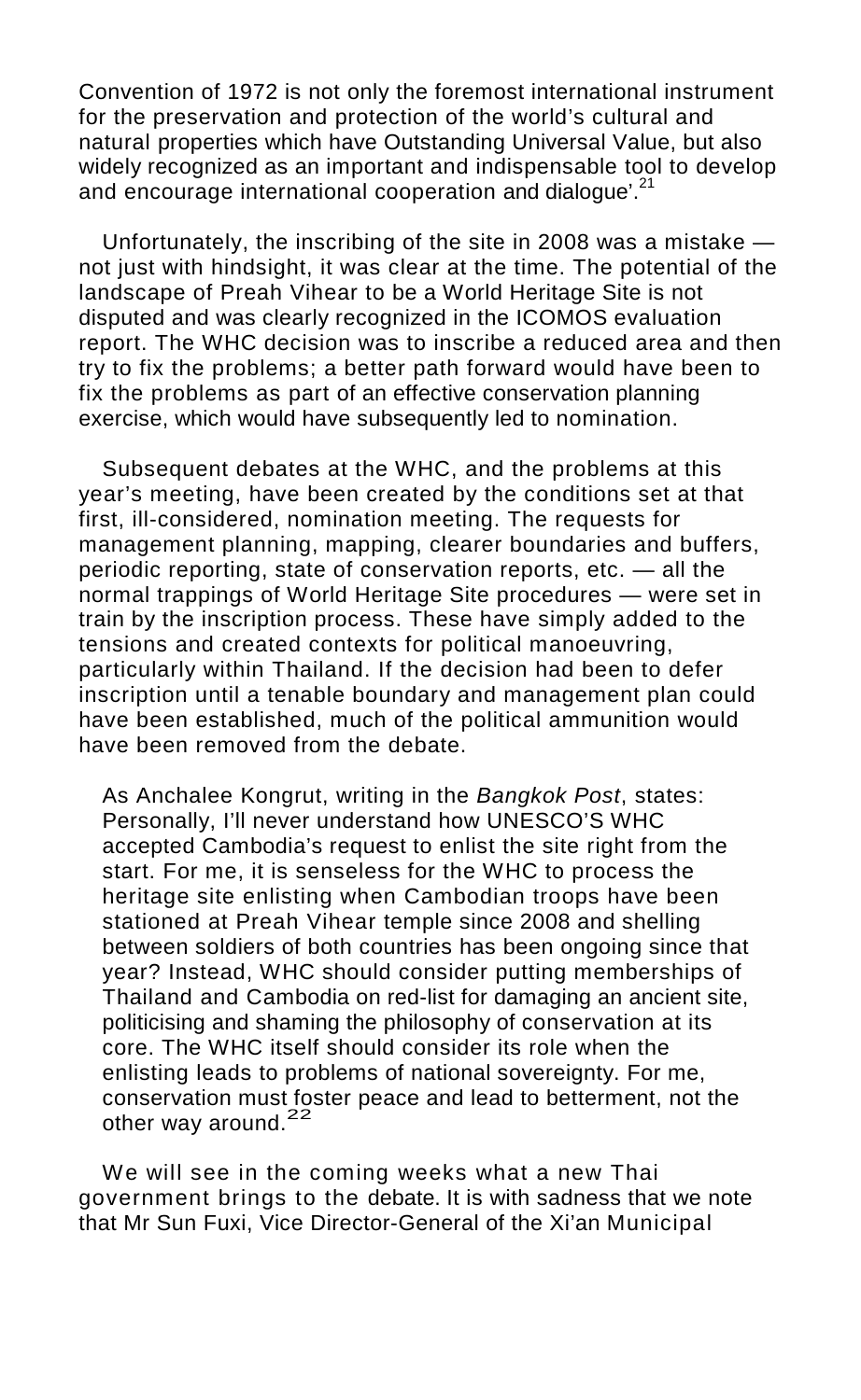Administration of Cultural Heritage, Director of the Xi'an Institute for Cultural Heritage Conservation and Archaeology, and Professor at Northwest University of China, died on 28 March 201 1. He was instrumental in many important initiatives in China, not least his role in ensuring the successful 15th ICOMOS General Assembly in Xi'an, and setting up the ICOMOS International Conservation Centre in Xi'an, of which he was the first Executive Deputy Director. He will be sadly missed.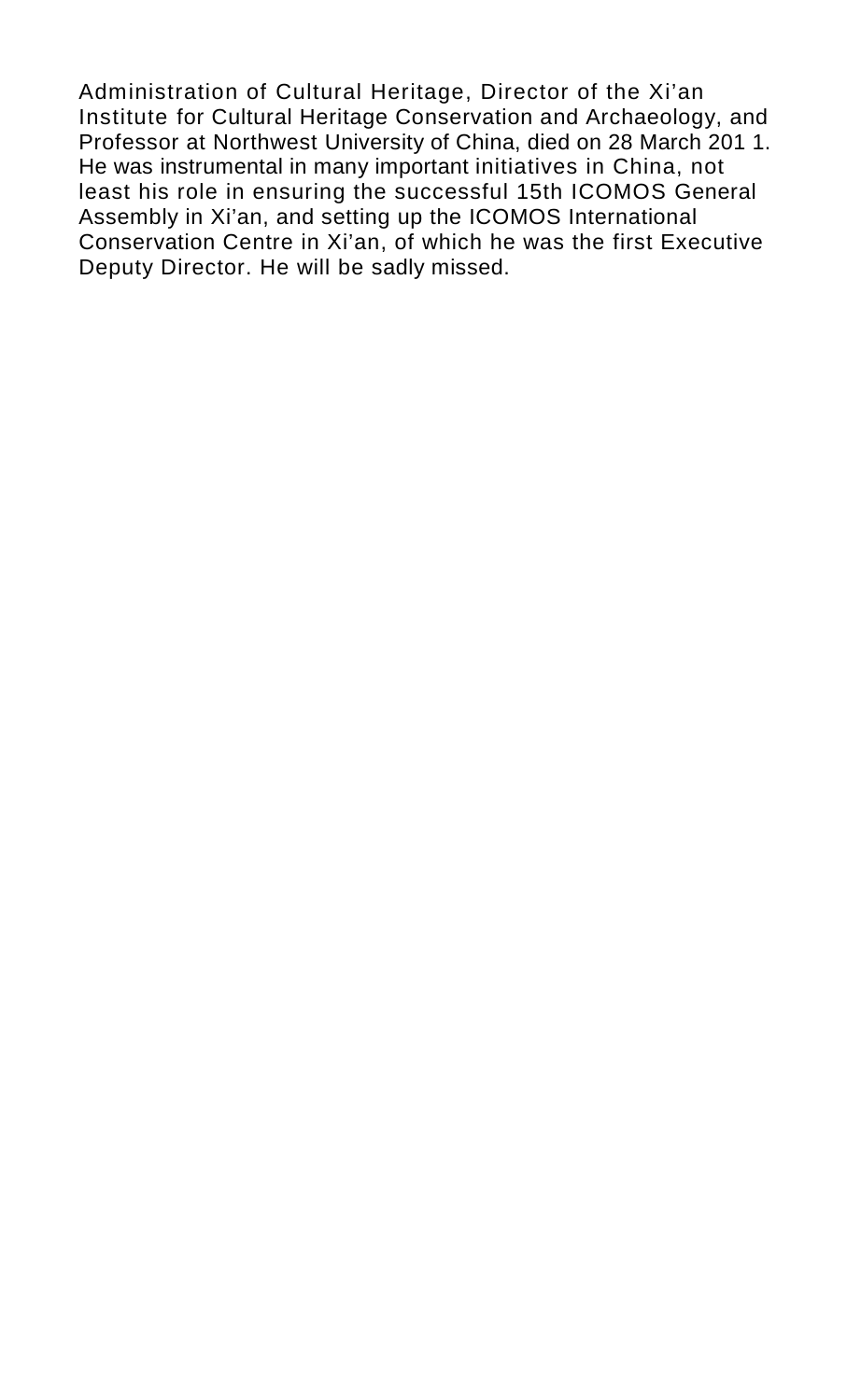## **Notes**

- 1 UNESCO World Heritage Centre, <http://whc. [unesco.org/en/list/1224](http://unesco.org/en/list/1224)> [accessed 1 July 2011].
- 2 'Thailand threatens to quit W orld Heritage group', *Bangkok Post*, 25 June 2011, available at [<http://www.bangkokpost.com/news/local/243874/](http://www.bangkokpost.com/news/local/243874/) thailandthreatens-to-quit-world-heritage-group> [accessed 1 July 2011].
- 3 Decision 32COM 8B.102 Examination of Nominations Sacred Site of the Temple of Preah Vihear (CAMBODIA), available at <http:// [whc.unesco.org/en/decisions/1548](http://whc.unesco.org/en/decisions/1548)> [accessed 1 July 2011].
- 4 ICOMOS evaluation report WHC-08/32.COM/ INF.8B1.Add.2, available at <http://whc.unesco. org/en/list/1224/documents> [accessed 1 July 2011].
- 5 The ICOMOS evaluation report (see note 4) is only available in French. All translation in this article is by the author, who accepts full responsibility for any inaccuracies conveyed. Where translations are offered, however, the original French is provided in the endnotes.
- 6 1. Le Royaume de Thaïlande soutient l'inscription, à la 32e session du Comité du patrimoine mondial Québec, Canada, juillet 2008), du temple de Preah Vihear sur la Liste du patrimoine mondial proposée par le Royaume du Cambodge, dont le périmètre est légendé N. 1 sur la carte préparée par les autorités cambodgiennes et annexée au présent dossier. La carte comprend une zone tampon, légendée N.2, à l'est et au sud du temple.

2. Dans un esprit de bonne volonté et de conciliation, le Royaume du Cambodge accepte que le temple de Preah Vihear soit, à ce stade, proposé pour inscription sur la Liste du patrimoine mondial sans zone tampon au nord et à l'est du temple. [. . .]

4. Dans l'attente des conclusions des travaux de la Commission conjointe pour la délimitation des zones (Joint Commission for Land Boundary — JBC) concernant le nord et l'ouest des zones entourant le temple de Preah Vihear, qui sont légendées N. 3 sur la carte mentionnée au paragraphe 1

ci-dessus, le plan de gestion de ces zones sera préparé de manière concertée entre les autorités cambodgiennes et thaïlandaises, conformément aux normes de conservation internationales dans le but de conserver la valeur universelle xceptionnelle du bien. Ce plan de gestion sera inclus dans le plan de gestion défi nitif du temple et de son environnement pour être soumis au Centre du patrimoine mondial avant le 1er février 2010 pour examen par le Comité du patrimoine mondial à sa 34e session en 2010.

7 Associated Press, 'Plans to safeguard temple are blocked in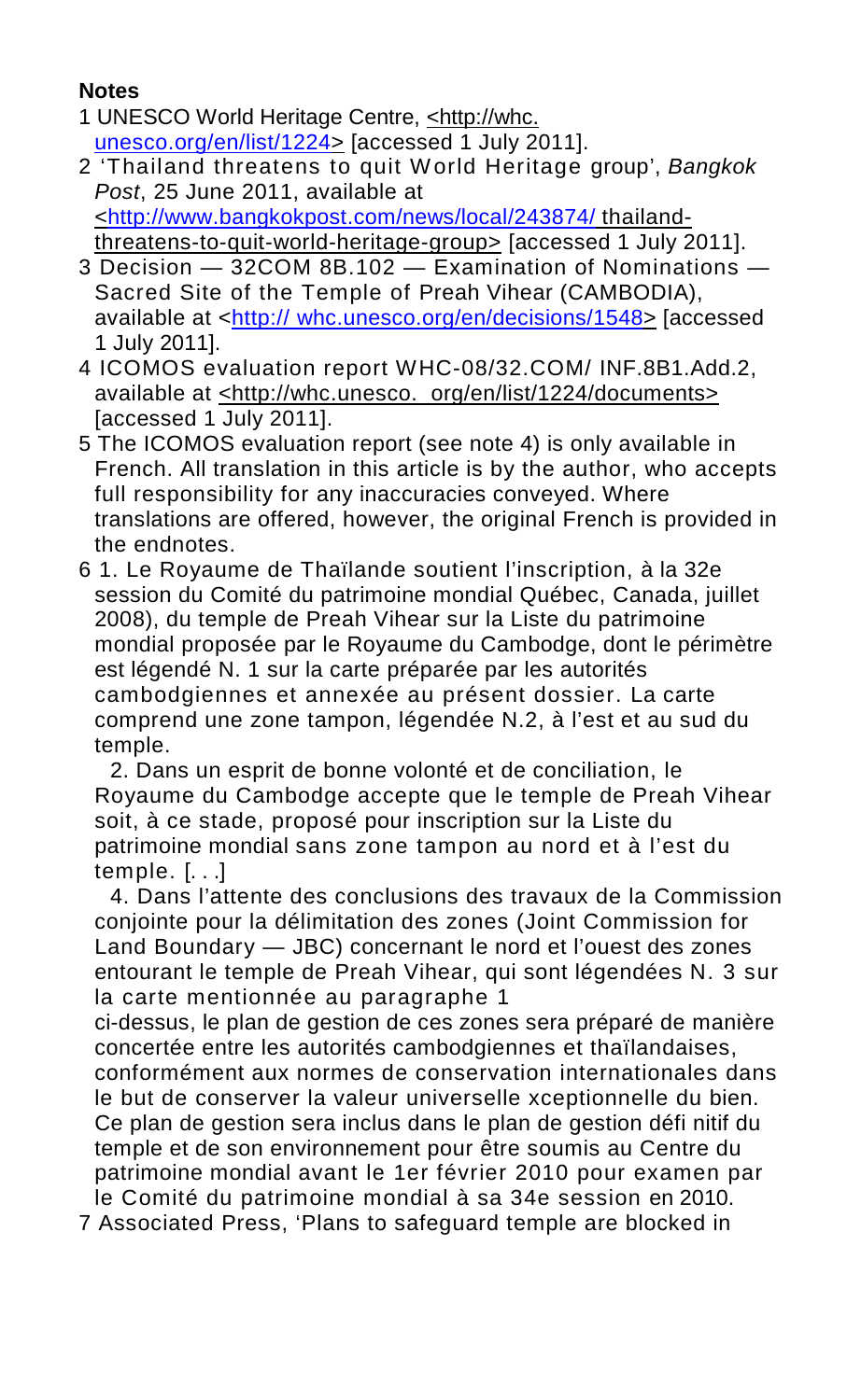court', *Observer*, Sunday 29 June 2008, p. 38 of the Main section, available at <[http://www.](http://www.guardian.co.uk/world/2008/jun/29/1)

[guardian.co.uk/world/2008/jun/29/1](http://www.guardian.co.uk/world/2008/jun/29/1)> [accessed 3 July 2011]. 8 Dans la proposition d'inscription d'origine, le promontoire sur lequel le temple est implanté était inclus dans la zone principale. La zone principale révisée est plus petite et ne comprend que le monument principal linéaire. L'ICOMOS considère que les valeurs de Preah Vihear ne sont pas limitées au monument pris isolément: elles s'étendent à son cadre. La proposition d'inscription porte sur une petite partie de ce tableau d'ensemble, mais cette petite partie constitue le noyau de cette entité.

L'ICOMOS considère que la décision de réduire la zone principale au temple et à son environnement immédiat a eut un impact important sur la manière dont les délimitations englobent les attributs refl étant une valeur universelle exceptionnelle et, par conséquent, sur la valeur universelle exceptionnelle du bien.

[. . .]

L'ICOMOS note que bien qu'une carte ait été fournie pour la zone principale révisée, cette carte est à échelle réduite et il est nécessaire de la compléter par une carte détaillée. Aucune carte détaillée n'a été transmise pour les délimitations de la zone tampon, ni pour les zones au nord et à l'ouest, qui feront l'objet d'accords relatifs à la gestion conjointe du Cambodge et de la Thaïlande (seules des zones générales ont été évoquées).

La zone proposée pour inscription est désormais sensiblement plus petite que dans le dossier d'inscription d'origine et le dossier d'inscription doit être révisé pour refl éter les modifi cations apportées aux delimitations.

- 9 'L'ICOMOS considère que ceci se ferait en l'absence d'une carte appropriée et de la délimitation de certaines zones et limiterait la reconnaissance de toutes les valeurs culturelles du bien. Sur cette base, l'ICOMOS ne souhaite pas recommender cela offi ciellement au Comité.'
- 10 Decision 32COM 8B.102. Examination of Nominations Sacred Site of the Temple of Preah Vihear (CAMBODIA), available at <http://whc. [unesco.org/en/list/1224/documents](http://unesco.org/en/list/1224/documents)> [accessed 1 July 2011].
- 11 Tom Fawthrop, 'The row over Preah Vihear has simmered for hundreds of years', *Guardian*, Tuesday 15 July 2008, available at <http:// [www.guardian.co.uk/commentisfree/2008/jul/15/](http://www.guardian.co.uk/commentisfree/2008/jul/15/) cambodia.thailand> [accessed 3 July 2011].
- 12 'Thailand and Cambodia border clashes escalate', *Guardian*, published on [guardian.co.uk](http://guardian.co.uk) on Tuesday 26 April 2011, [<http://www.guardian.co.uk/world/](http://www.guardian.co.uk/world/) 201 1/apr/26/thailandcambodia-border-clashesescalate?> [accessed 3 July 2011]. A version appeared in the *Guardian* on Wednesday 27 April 2011.